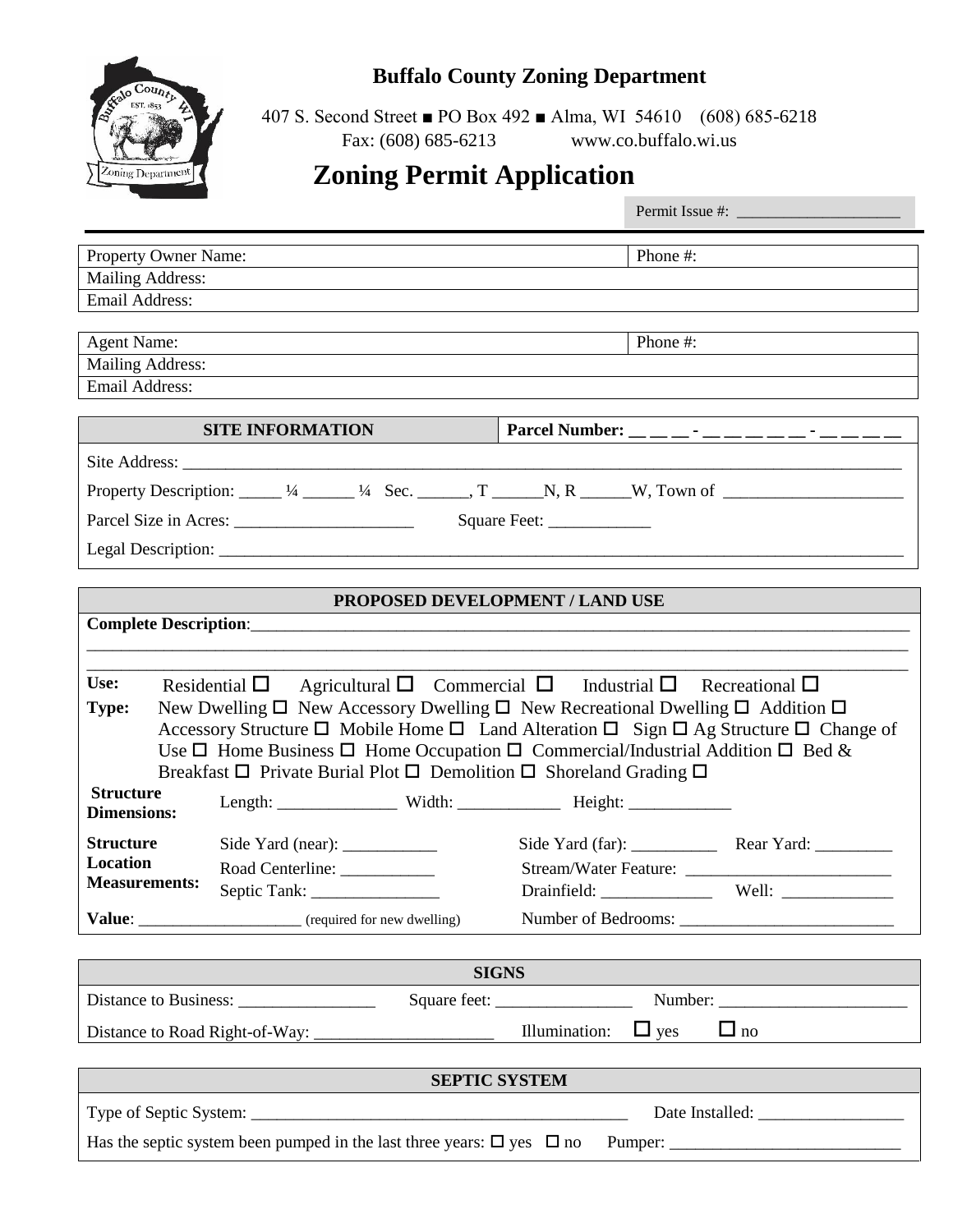#### **SITE PLAN**

A detailed site plan must be submitted with your application or the application will be deemed incomplete and returned. The site plan may be drawn on the following page or on a separate piece of paper or survey map. The location of the following features must be included on the site plan:

 $\Box$  Configuration of Parcel with all Dimensions  $\Box$  North Arrow  $\Box$  Roads Including Driveways

 $\Box$  All Existing Structures  $\Box$  Proposed New Structure(s) or Addition(s)  $\Box$  Easements

 $\Box$  Distances from Property Lines and Road Centerline  $\Box$  Septic Tank and Drainfield

 $\Box$  Well Location  $\Box$  Water Features and Potential Wetlands

• The applicant must stake or otherwise mark the location at the development site of all proposed new structures, additions or other improvements including driveways, septic system, well, etc. **A site inspection will be conducted by the Buffalo County Zoning Department prior to issuing the Zoning Permit.**

#### **WETLAND NOTICE**

You are responsible for complying with state and federal laws concerning construction near or on wetlands, lakes and streams. Wetlands that are not associated with open water can be difficult to identify. Failure to comply may result in removal or modification of construction that violates the law or other penalties or costs. For more information, visit the Department of Natural Resources Wetlands Identification Web Page or contact a Department of Natural Resources Service Center.

### **APPLICANT SIGNAURE**

I certify by my signature that all information presented herein is true to the best of my knowledge. I understand that I am subject to all applicable codes, statutes and ordinances of Buffalo County and the State of Wisconsin. Providing incorrect information may cause a delay in permit processing or denial. I give permission for the staff of the Buffalo County Zoning Department to enter upon my property for the purpose of verifying that the standards and requirements of the Zoning Department are met.

Owner/Agent Signature Letter and the set of the set of the set of the set of the set of the set of the set of the set of the set of the set of the set of the set of the set of the set of the set of the set of the set of th

| <b>FEES:</b> | \$75  | Agricultural /Farm Structure $-150$ to 1,000 square feet, RV Siting,<br>Sign, Home Occupation, Nonconforming Structure Modification                                                                                     |
|--------------|-------|-------------------------------------------------------------------------------------------------------------------------------------------------------------------------------------------------------------------------|
|              | \$130 | Agricultural/Farm Structure – 1,000 to 2,000 square feet, Accessory Structure, Addition,<br>Change of Use, Tourist Rooming House, Bed & Breakfast, Private Burial Plot,<br>Demolition, Home Business, Shoreland Grading |
|              | \$270 | Agricultural/Farm Structure $-2,000$ to 4,000 square feet, Dwelling; Single Family or<br>Duplex, Accessory Dwelling, Recreational Dwelling, Mobile Home, Land Alteration,<br>Commercial or Industrial Addition          |
|              | \$500 | Agricultural/Farm Structure over 4,000 square feet, Commercial or Industrial Buildings,<br>Class II Collocation.                                                                                                        |

Make Checks payable to: **Buffalo County Treasurer** Return Completed application to: **Buffalo County Zoning Department, PO Box 492, Alma, WI 54610**

**Zoning Permits shall be considered void if the work authorized by the zoning permit is not completed within 24 months of the date of approval. The applicant may, with a fee, apply for a onetime, 12 month extension provided a written renewal request is submitted before the original expiration date.**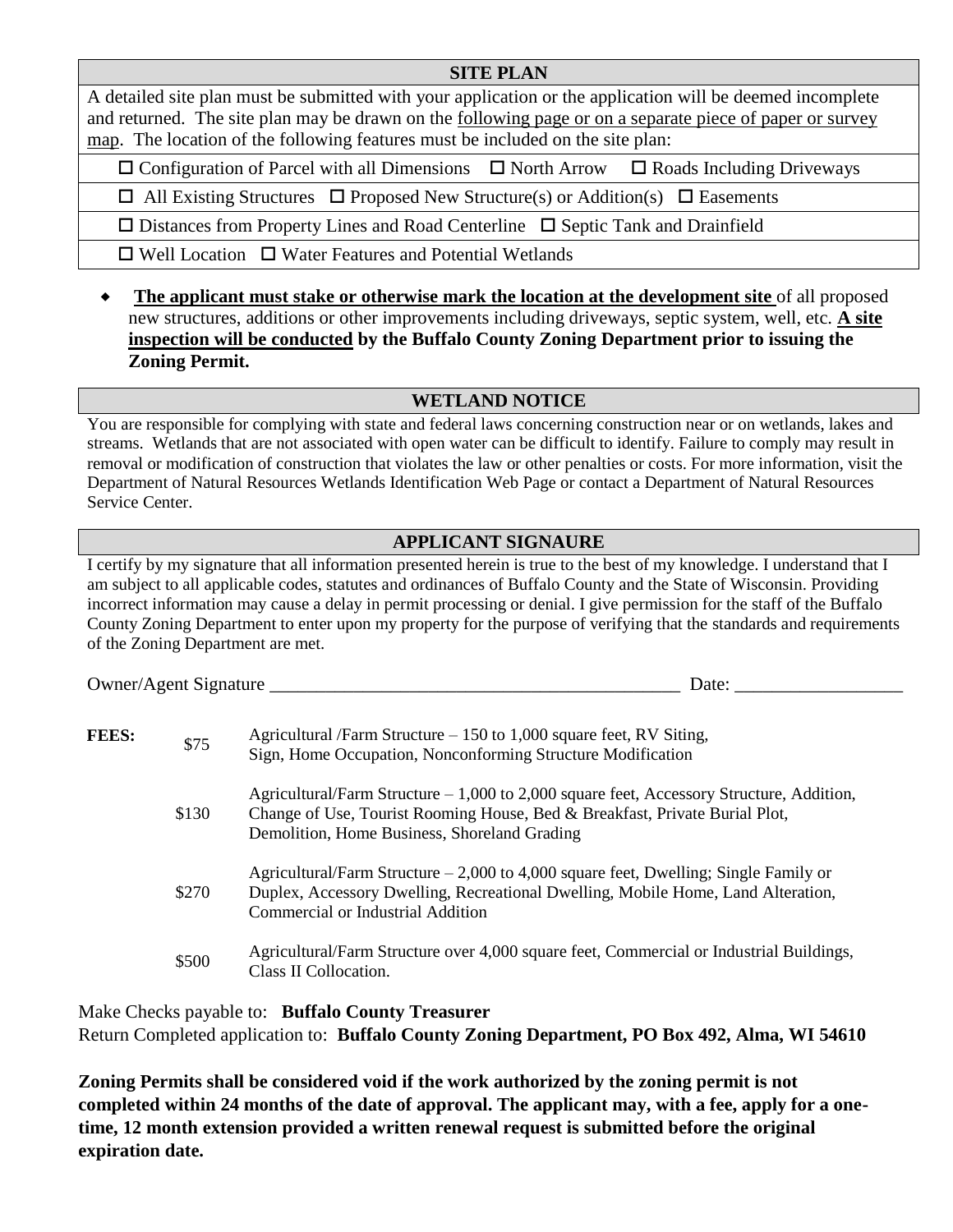*NOTICE: An after-the-fact fee of five times the applicable zoning permit fee shall be charged if work is started before a permit is issued. Permit application fees are non-refundable.*

#### **SITE PLAN**

Include all features listed on previous page. **Site plan may be drawn in the box below or on a separate piece of paper or survey map.**

#### **EROSION CONTROL AND STORMWATER MANAGEMENT**

Sediment and erosion control and stormwater management are an important aspect of all land disturbing activities. Additional review and permitting may be required if your site is within 300 feet of a stream or if your site is on steep slopes of 12% or greater. If your development activity will disturb one acre of land or more you are required to apply for a Wisconsin Pollution Discharge Elimination System (WPDES) permit from the Wisconsin Department of Natural Resources.